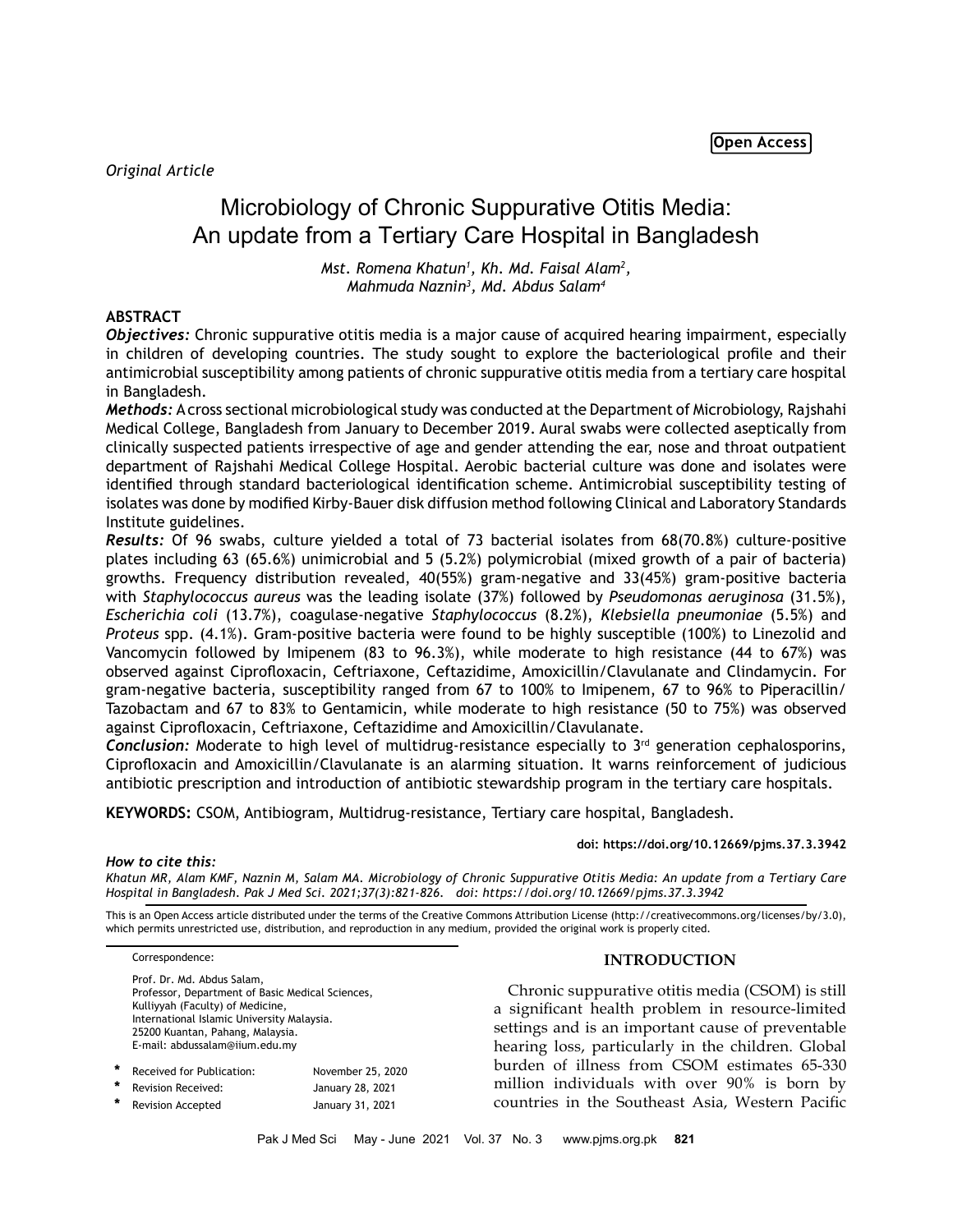regions and Africa. Prolonged and often recurring bacterial infection of the ear cleft involving Eustachian tube, middle ear and mastoid accompanied by perforation of the tympanic membrane leading to discharge (otorrhoea) lasting more than two weeks refers to CSOM according to the World Health Organization, although otolaryngologists tend to adopt a longer duration usually more than three months.<sup>1</sup>

Incidence of this disease is higher in developing countries especially in low socioeconomic groups affecting seriously the quality of life. Risk factors include frequent episodes of acute otitis media, other respiratory tract infections and traumatic tympanic rupture as well as factors underlying the resource-limited living conditions such as overcrowding, poor nutrition and hygiene and chronic infectious diseases.<sup>2,3</sup> In Bangladesh, the prevalence of CSOM was found to be 7.4 to 39.5% and it was 7.8 to 16% in India reported in recent studies.4-6 Dispersal of bacteria from a biofilm in the middle ear could serve as a potential reservoir and explain the recurrent and chronic nature of CSOM with reduce efficacy of antibiotic treatment.<sup>7</sup>

Microbiota of CSOM include aerobes, anaerobes and fungi as potential pathogens though its reported profile and frequency differ based on patient's age, geography and the presence of complications like cholesteatoma.<sup>8</sup> Frequently isolated aerobic bacteria include *P. aeruginosa, S. aureus, E. coli, S. pyogenes, K. pneumoniae* and *Proteus* spp. or mixed infections. While common anaerobes are *Bacteroides*, *Peptostreptococcus*  and *Propionibacterium*.<sup>2,4,9</sup> Like other bacterial infections, there is a growing concern of multidrugresistant (MDR) bacteria in CSOM. High level of antimicrobial resistance against commonly used antibiotics like Ampicillin, Amoxicillin, Cotrimoxazole, Amoxicillin/Clavulanate, Cephalosporins, Quinolones and Macrolides has been a challenge leading to unsatisfactory treatment outcomes in the recent years.<sup>2,5,10,11</sup>

Continuous and periodic antibiogram in CSOM is always a pressing need to guide treatment and to provide records for future reference in view of changing antimicrobial susceptibility. Literature review indicates that only a few microbiological investigations of CSOM so far have been carried out in Bangladesh and still there is lack of updates in information. The present study was aimed to explore the current trend in bacteriological profile and their antimicrobial susceptibility among CSOM patients from a tertiary care hospital in Bangladesh.

## **METHODS**

The research protocol was approved by the 'Ethical Review Committee' of Rajshahi Medical College, Bangladesh and informed written consent/assent was taken from patient (Ref: RMC/ ERC/2017-2019/177/189, Dated: 07-12-2019). This cross-sectional microbiological investigation used purposive sampling technique, conducted from January to December, 2019 among ninety-six (96) clinically suspected patients with CSOM of different age and gender. Patients were recruited from the ear, nose and throat (ENT) outpatient department of Rajshahi Medical College Hospital (RMCH), a 1000-bed tertiary care teaching hospital in the Northern part of Bangladesh.

*Inclusion Criteria:* Persistent or intermittent unilateral or bilateral ear discharge through a perforated tympanic membrane with a duration of over 12 weeks who were not on local or systemic antibiotic therapy for seven days prior to sample collection.

*Exclusion Criteria:* Patients with acute suppurative otitis media, chronic otitis media with effusion, otitis media with concomitant otitis externa and unwilling for voluntary participation.

*Collection of Swabs:* Sterile cotton tipped swab stick was used to collect two aural swabs aseptically from discharging ear of each patient; one for microscopy and the other for bacterial culture. After cleaning the auditory canal with 70% ethanol, under good light and guidance of a sterile aural speculum, swab stick was passed into the middle ear to collect pus avoiding contact with surrounding skin. Swabs were put in the sterile tubes and capped with sterile cotton plugs before transferring to the Microbiology laboratory as soon as possible.

*Microscopical Examination***:** A thin uniform smear was prepared with each sample and was air dried before fixing by flaming. Gram staining was done to the fixed smear to see gram reaction, morphology and arrangement of bacteria under microscope using oil immersion (x100) objective.

*Culture & Identification of Bacteria:* All specimens were inoculated into nutrient agar, blood agar and MacConkey's agar media (Oxoid, UK) and incubated aerobically at 37°C for 18-20 h. Identification of bacteria was based on microscopy (gram reaction, shape, arrangement) and colony characteristics (colony morphology, haemolysis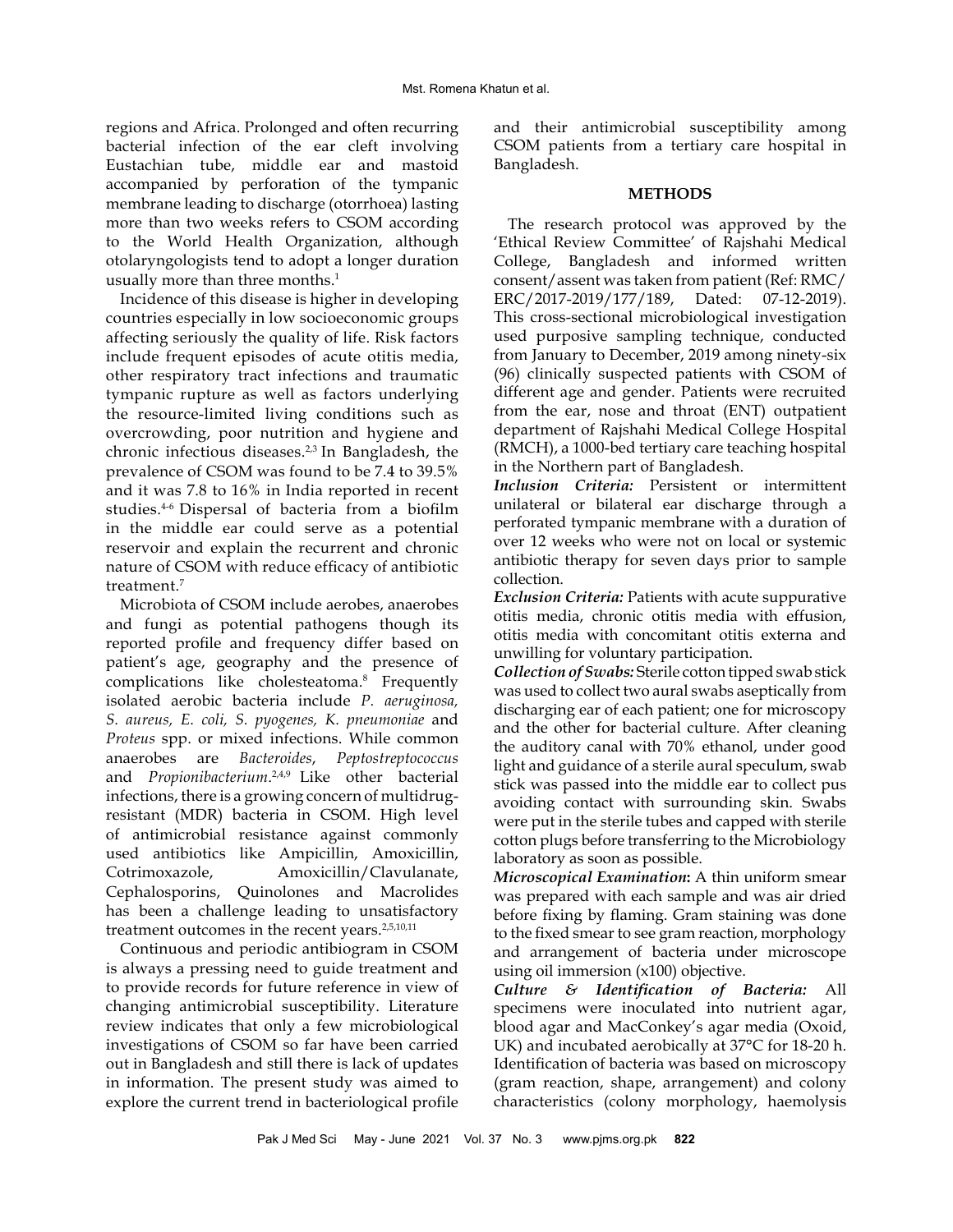on blood agar, changes in the physical appearance of the differential media). Gram-positive isolates were tested for catalase and coagulase while gramnegative isolates were tested for oxidase, citrate utilization, motility indole urease and triple sugar iron tests.12

*Antimicrobial Susceptibility Testing (AST):*  Antibiotic susceptibility of isolated bacterial pathogens was performed using modified Kirby Bauer disc diffusion method according to the guidelines of the Clinical and Laboratory Standard Institute (CLSI). A colony suspension with concentration equivalent to 0.5 McFarland solution was prepared for each isolate and inoculated into Mueller-Hinton agar (Oxoid, UK). Selected commercially available antibiotic discs (Oxoid, UK) were placed onto the media and incubated at 37°C for 24 hour. Results were noted as *resistant* and *susceptible* according to CLSI guideline.<sup>13</sup>

Gram-positive bacteria were tested against Amoxicillin/Clavulanate (20/10 μg), Cefoxitin (30 μg), Ceftazidime (30 μg), Ceftriaxone (30 μg), Clindamycin (02 μg), Ciprofloxacin (05 μg), Gentamicin (10 μg), Imipenem (10 μg), Linezolid (30 μg) and Vancomycin (30 μg). Gram-negative bacteria were tested against Amoxicillin/ Clavulanate (20/10 μg) Ceftazidime (30 μg), Ceftriaxone (30 μg), Cefepime (30 μg), Ciprofloxacin (05 μg), Gentamicin (10 μg), Imipenem (10 μg) and Piperacillin/Tazobactam (100/10 μg).

*Escherichia coli* ATCC 25922 and *Staphylococcus aureus* ATCC 25923 were used as control strains for AST.<sup>13</sup>Resistance to at least one agent in three or more antimicrobial categories was defined as MDR.<sup>14</sup>

*Data Collection and Statistical Analysis:* A partially structured pre-tested questionnaire was used for recording patient's demographic, clinical and microbiological data. Nominal variables were shown as number of cases (*n*) and percentage (%). Descriptive statistical methods in SPSS (version 21.0 for Windows, SPSS® Inc., Chicago, IL) were applied for data analysis.

## **RESULTS**

Age ranged from <10 to 70 years with a mean age of 26.9 ± 15.1 years among culture positive CSOM patients. Majority 61 (63.5%) cases were from rural locality and there was female preponderance with a male to female ratio of 1:1.2. Out of 96 cases, culture yielded a total of 73 bacterial isolates from 68 (70.8%) culture-positive samples including 63 (65.6%) unimicrobial and 5 (5.2%) polymicrobial (mixed



Fig.1: Frequency distribution of bacteria isolated from CSOM patients (n=73).

growth of a pair of bacteria- 5x2=10) growths. For bacterial isolates, 40 (55%) were gram-negative and 33 (45%) were gram-positive with *S. aureus* was the leading isolate (37%) followed by *P. aeruginosa* (31.5%), *E. coli* (13.7%), coagulase-negative *Staphylococcus* (CoNS) (8.2%), *K. pneumoniae* (5.5%) and *Proteus* spp. (4.1%) (Fig.1). Of 27 isolates of *S. aureus,* 23 (85.2%) were Methicillin sensitive *Staphylococcus aureus* (MSSA) and 04 (14.8%) were Methicillin resistant *Staphylococcus aureus* (MRSA). The combination of bacterium in polymicrobial growths and their frequency distribution are shown in Table-I. Combination of gram-positive and gram-negative bacterium was observed with predominance of *S. aureus*.

Regarding antimicrobial susceptibility, gram-positive bacteria were found to be 100% susceptible to Linezolid and Vancomycin followed by Imipenem (83 to 96.3%). Moderate to high resistance ranging from 44 to 67% was observed for gram-positive bacteria against Ciprofloxacin (44%), Ceftriaxone (48%), Ceftazidime (63%), Amoxicillin/Clavulanate (63%) and Clindamycin (67%). For gram-negative bacteria, susceptibility ranged from 67 to 100% to Imipenem, 67 to 96% to Piperacillin/Tazobactam and 67 to 83% to Gentamicin. While moderate to high

Table-I: Pattern of polymicrobial growths from CSOM patients.

| $n(\%)$ |
|---------|
| 2(2.9)  |
| 2(2.9)  |
| 1(1.5)  |
| 5(7.3)  |
|         |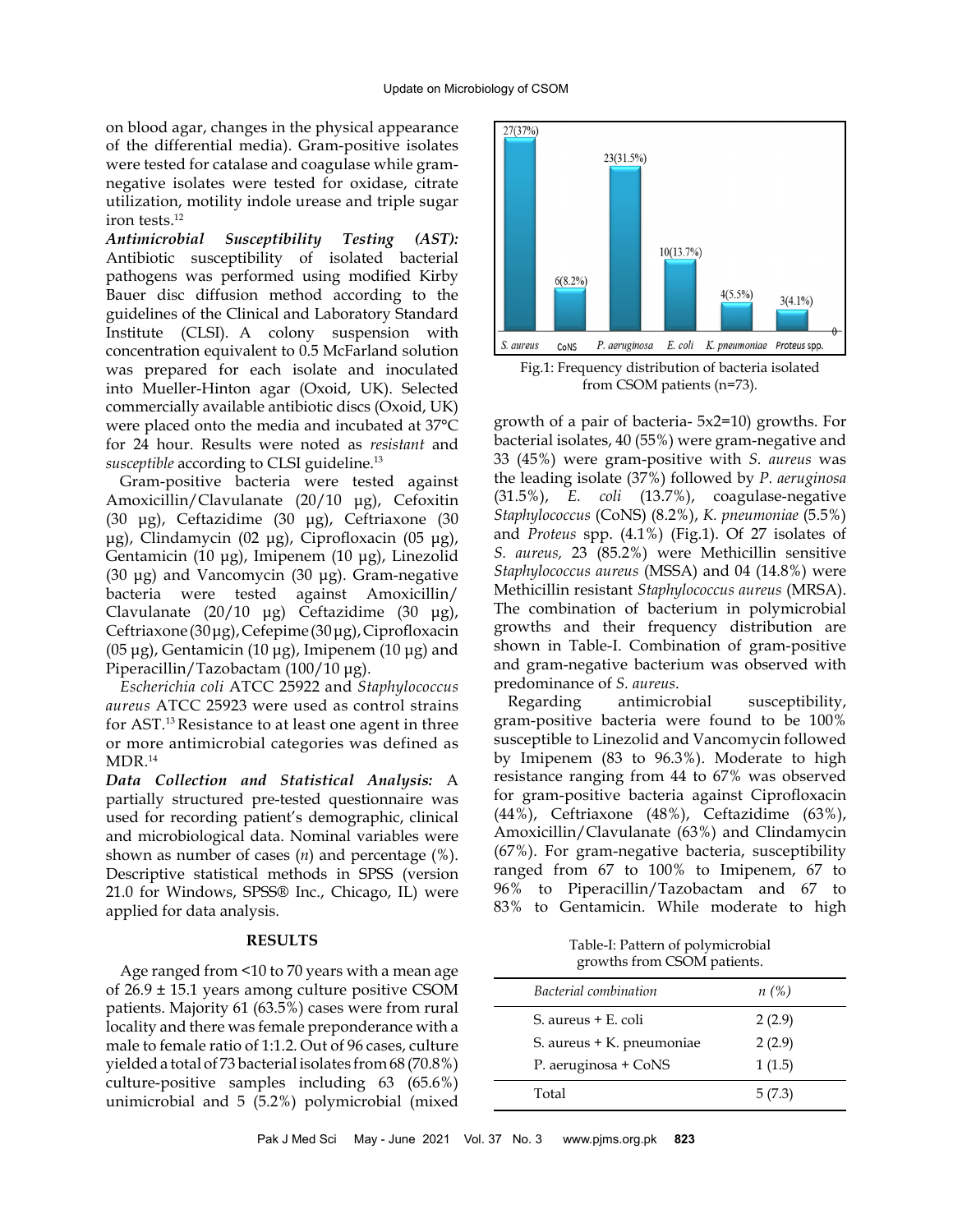#### Mst. Romena Khatun et al.

|                 | $n$ (%) of bacteria susceptible towards different antibiotics |                              |              |              |              |              |              |             |             |              |              |              |
|-----------------|---------------------------------------------------------------|------------------------------|--------------|--------------|--------------|--------------|--------------|-------------|-------------|--------------|--------------|--------------|
| <b>Bacteria</b> | AMC                                                           | <b>CTX</b>                   | CAZ          | <b>CRO</b>   | <b>CPM</b>   | <b>IMP</b>   | DA           | VAN         | LZ          | CIP          | GN           | <b>PTZ</b>   |
| Gram-positive   |                                                               |                              |              |              |              |              |              |             |             |              |              |              |
| S. aureus       | 10(37)                                                        | 23<br>(85.2)                 | 10<br>(37)   | 14<br>(52)   |              | 26<br>(96.3) | 09<br>(33.3) | 27<br>(100) | 27<br>(100) | 15<br>(55.5) | 22<br>(81.4) |              |
| CoNS            | 3(50)                                                         | 6<br>(100)                   | 3<br>(50)    | 4<br>(66.7)  |              | 5<br>(83)    | 3<br>(50)    | 6<br>(100)  | 6<br>(100)  | 4<br>(66.7)  | 5<br>(83)    |              |
| Gram-negative   |                                                               |                              |              |              |              |              |              |             |             |              |              |              |
| P. aeruginosa   | 6(26.1)                                                       | -                            | 10<br>(43.5) | 11<br>(47.8) | 18<br>(78.2) | 22<br>(95.6) |              |             |             | 15<br>(65.2) | 19<br>(82.6) | 22<br>(95.6) |
| E. coli         | 3(30)                                                         | $\qquad \qquad \blacksquare$ | 6<br>(60)    | 5<br>(50)    | 7<br>(70)    | 8<br>(80)    |              |             |             | 7<br>(70)    | 7<br>(70)    | 9<br>(90)    |
| K. pneumoniae   | 1(25)                                                         | -                            | 2<br>(50)    | 2<br>(50)    | 3<br>(75)    | 4<br>(100)   |              |             |             | 2<br>(50)    | 3<br>(75)    | 3<br>(75)    |
| Proteus spp.    | 1(33.3)                                                       |                              | (33.3)       | 1<br>(33.3)  | 2<br>(66.7)  | 2<br>(66.7)  |              |             |             | 2<br>(66.7)  | 2<br>(66.7)  | 2<br>(66.7)  |

Table-II: Antimicrobial susceptibility pattern of bacteria from CSOM patients (n=73).

**AMC**- Amoxicillin/Clavulanate, **CTX**-Cefoxitin, **CAZ**-Ceftazidime, **CRO**-Ceftriaxone, **CPM**-Cefepime, **IMP**-Imipenem, **VAN**-Vancomycin, **DA**-Clindamycin, **LZ**-Linezolid, **CIP**-Ciprofloxacin, **GN**-Gentamicin, **PTZ**-Piperacillin/Tazobactam.

resistance ranging from 50 to 75% was observed against Ciprofloxacin (50%), Ceftriaxone (67%), Ceftazidime (67%) and Amoxicillin/Clavulanate (75%) (Table-II).

## **DISCUSSION**

Emergence of resistance to commonly used antibiotics is a great concern worldwide causing treatment failure in different infections including CSOM.15 Regarding demographic attributes, we noted slightly female preponderance, rural predominance and younger age among CSOM patients and similar trends were also observed by others.4,9,16 These attributes are inherent for CSOM, mostly prevalent in the developing countries. Gram-negative bacteria accounted for higher isolation rate than gram-positive (55% vs 45%), which corroborates with many other studies.5,6,17,18 The reason for higher prevalence could be the chronic nature of infection where gram-negative bacteria from external sources get access into the auditory canal, suppressing the gram-positive normal flora and eventually become predominant. The leading bacterial pathogen was *S. aureus* including 15% MRSA that corroborates well with a few studies.<sup>2,5,19</sup> The association of *S. aureus* in middle ear infections can be attributed to its ubiquitous nature and high carriage of MRSA in the external auditory

canal and upper respiratory tract. We noted *P. aeruginosa* to be the second most prevalent isolate followed by *E. coli,* CoNS, *K. pneumoniae* and *Proteus* spp.*,* which is in agreement with others.2,7 Although *P. aeruginosa* has been reported to be the leading cause of CSOM followed by *S. aureus*  by many investigators but variation in bacterial profile and frequency is well documented.<sup>10,11,20</sup> The conducive environment of middle ear cavity may favour the growth of *P. aeruginosa* but etiological agents of CSOM differs substantially with regards to time and place and also factors like variation in climate, socioeconomic status and patient's self-hygiene play important role.<sup>11</sup> We observed polymicrobial infections in 7.3% cases, which is a very common occurrence in CSOM and many studies have reported mixed pathogens including bacteria and fungus.5,8,9 Polymicrobial growths may be well explained by the fact that the perforated ear drum facilitates coliforms such as *E. coli*, *K. pneumoniae* and *P. aeruginosa* to establish infection in wet and poor hygienic environment.

Linezolid and Vancomycin were found 100% efficacious against gram-positive bacteria followed by Imipenem (83 to 96.3%) and Gentamicin (81.4 to 83%) and similar efficacy has also been reported by others.<sup>2,17,18,21</sup> Until now, Vancomycin, Linezolid and Imipenem are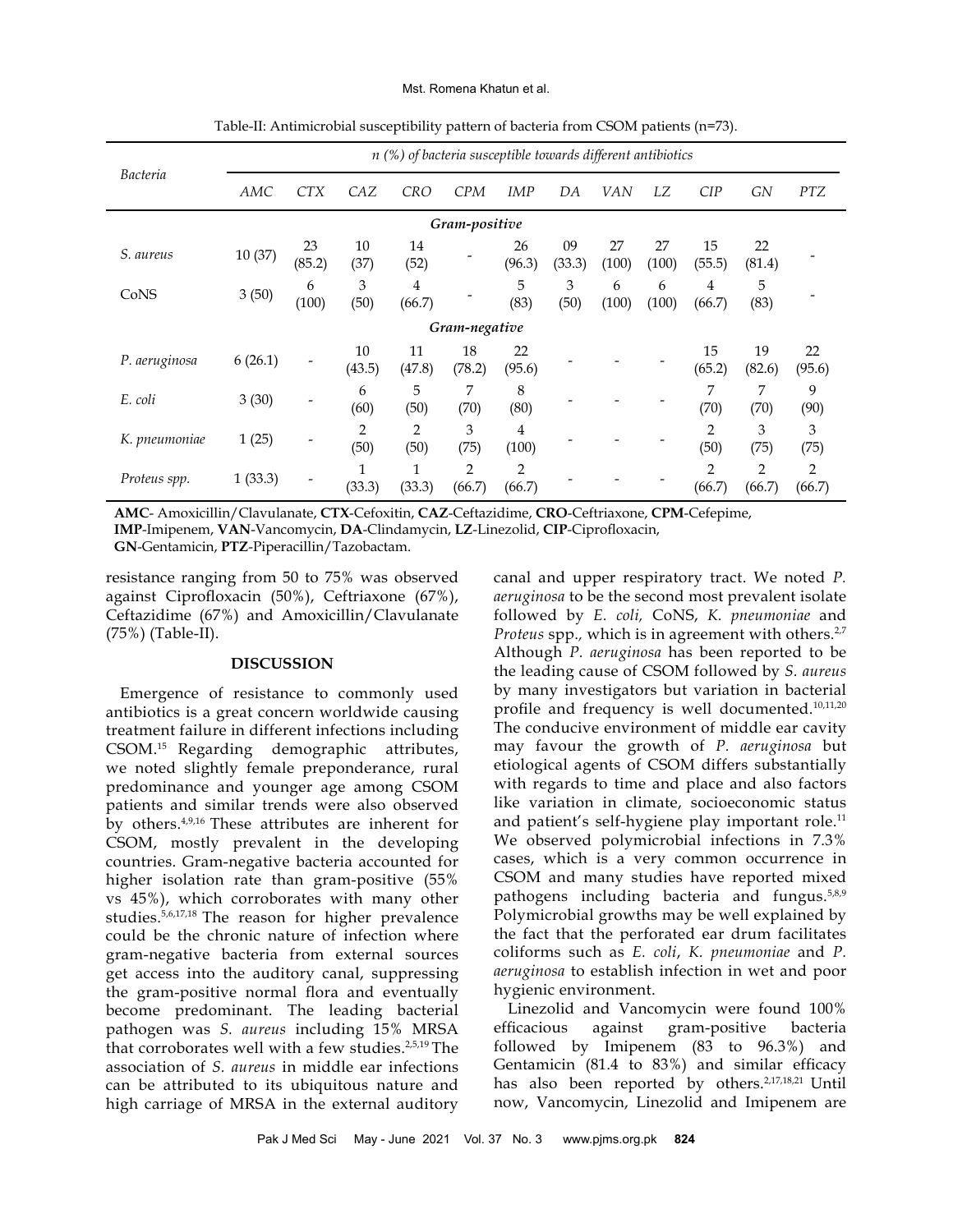among less frequently prescribed antibiotics for CSOM, still preserving their excellent efficacy. This conservation should be continued to combat emergence of resistance. Clindamycin is usually an alternative choice for Penicillin-sensitive individuals was found to be poorly efficacious with 50 to 67% resistance against gram-positive bacteria and this observation is in accordance with another study.<sup>22</sup> Most effective antibiotics for gram-negative bacteria was Imipenem, followed by Piperacillin/Tazobactam and Gentamicin showing their susceptibility ranging from 67 to 100%. Moderate to high resistance (50 to 75%) was observed against Ciprofloxacin, Ceftriaxone, Ceftazidime and Amoxicillin/Clavulanate and our results corroborate with others regarding gramnegative bacterial susceptibility.17,18,20,23 Although Cefepime, the 4<sup>th</sup> generation cephalosporin turned out to be good with 67 to 78% susceptibility but 3<sup>rd</sup> generation cephalosporins like Ceftazidime and Ceftriaxone were found unsatisfactory. Likewise, Ciprofloxacin, a frequently used fluroquinolone was also found to be less efficacious with resistance ranging from 35 to 50% against both gram-positive and negative isolates, which coincides to some but contradicts others.<sup>6,11,19</sup> Further, both grampositive and gram-negative isolates showed 50 to 75% resistance against Amoxicillin/Clavulanate, which has long been used as the empirical drug of choice for CSOM. In a systematic review and meta-analysis, [Tesfa](https://www.ncbi.nlm.nih.gov/pubmed/?term=Tesfa%20T%5BAuthor%5D&cauthor=true&cauthor_uid=32183752) *et al.* reported high level of resistance against Ampicillin, Amoxicillin/ Clavulanate, Cotrimoxazole, Amoxicillin, and Cefuroxime and our finding is in concordance with this report and also in agreement with another recent study.10,20 Moderate to high resistance observed against different classes of antibiotics indicates prevalence of MDR bacteria and is a matter of great concern because antibiotics from these classes are being prescribed frequently for empirical treatment of CSOM. Unethical prescription of antibiotic for trivial causes, easy availability over the counter, lack of culture facilities and absence of good governess are all contributing factors in the development of high antimicrobial resistance (AMR) in the developing countries including Bangladesh. Conservation of antibiotic must be optimized and implemented through awareness of current situation of AMR and educational programs targeting both antimicrobial prescribers and consumers. Further, employment of antibiotic stewardship program

(ASP) to optimize both inpatient and ambulatory antimicrobial prescription practices in tertiary hospitals is highly recommended for an overall effectiveness of conservation programs.

*Limitations of the study:* Sample size was relatively small and anaerobic bacteria and fungus could not be isolated. Also, genotypic confirmation of resistant bacteria could not be done.

# **CONCLUSIONS**

Linezolid, Vancomycin and Imipenem have been found to be highly effective drugs for grampositive bacteria while Imipenem, Piperacillin/ Tazobactam and Gentamicin were better choice for gram-negative bacteria causing CSOM. Moderate to high level of multidrug-resistance especially to 3rd generation cephalosporins, Ciprofloxacin and Amoxicillin/Clavulanate is an alarming situation. Continuous and periodic evaluation of microbiological profile and antimicrobial sensitivity is imperative for optimum treatment and to combat antimicrobial resistance in CSOM. Our findings warn seriously towards rational use of empirical antibiotics for CSOM and introduction of antibiotic stewardship program in the tertiary care hospitals.

*Acknowledgements:* We are grateful to all study participants.

*List of abbreviations:* **CSOM:** chronic suppurative otitis media; **MDR:** multidrug-resistance; **RMCH:**  Rajshahi Medical College Hospital; **CLSI:** Clinical and Laboratory Standards Institute; **ATCC:** American Type Culture Collection; **MRSA:** Methicillin-resistant *Staphylococcus aureus*; **MSSA:** Methicillin-susceptible *Staphylococcus aureus*; **CoNS:** coagulase-negative *Staphylococcus*; **AST:** antimicrobial susceptibility testing; **AMR:** antimicrobial resistance; **ASP:** antibiotic stewardship program.

# *Conflict of Interest:* None.

*Grant support & Financial Disclosure:* None.

## **REFERENCES**

- 1. [Acuin J. Chronic suppurative otitis media: Burden of](http://www.who.int/pbd/publications/Chronicsuppurativeotitis_media.pdf)  [illness and management options. Switzerland: WHO](http://www.who.int/pbd/publications/Chronicsuppurativeotitis_media.pdf)  [Library Cataloguing in Publication Data. Geneva: World](http://www.who.int/pbd/publications/Chronicsuppurativeotitis_media.pdf)  [Health Organization. 2004:1-84.](http://www.who.int/pbd/publications/Chronicsuppurativeotitis_media.pdf)
- Kumar D, Agrawal A, Kumar S, Gupta N. A Study of the Microbiological Profile of CSOM in A Tertiary Care Centre of North India. IOSR J Dent Med Sci. 2019;18:20-24. doi: [10.9790/0853-1805122024](https://doi.org/10.9790/0853-1805122024)

Pak J Med Sci May - June 2021 Vol. 37 No. 3 www.pjms.org.pk **825**